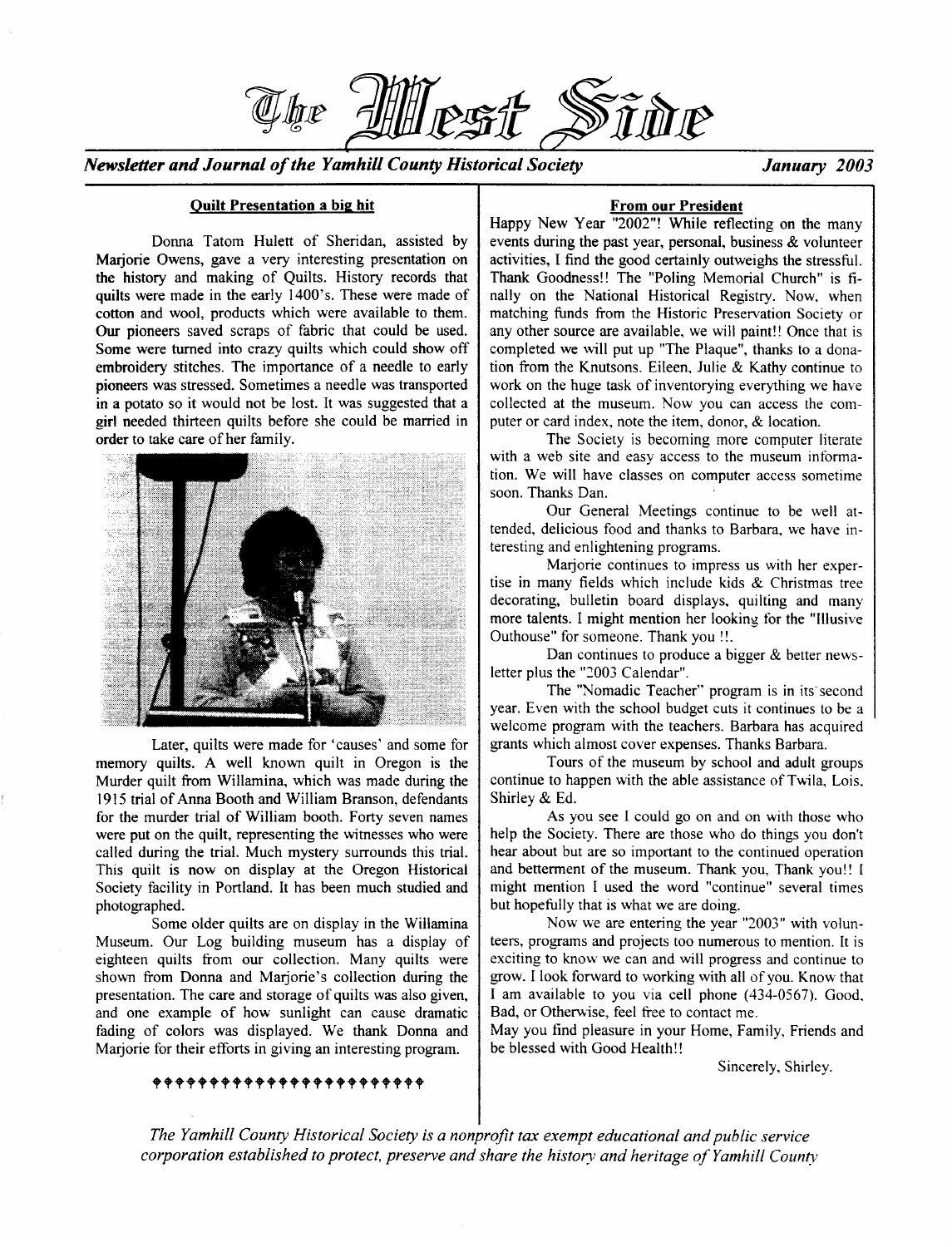#### OFFICERS - 2003

President *Shirley Venhaus 472-7328* 

VP/Program *Barbara Knutson 843-2069* 

Secretarv *Annita linscheid 843-2625* 

> Treasurer *Carol Reid 472-9631*

Financial Secretary *Lila Jackson 472-8510* 

Corres. Secretary *Jfariorie Owens 843-3081* 

**Board of Directors** *Ed Roghair 472-6909 Eileen Lewis R35-753 l Francis Dummer 864-2637 Dan linscheid 843-2625* 

Volunteer Coordinator *Eileen Lewis 835-7531* 

Librarian Olive Merry Johnson *472-6070* 

> Newsletter *Dan linscheid 843-2625*

Car Pool Coordinator *Joanne Watts 835-5893* 

#### MUSEUM HOURS

*September I* - *May 31: Sat-Sun* I *to* 4 *PM* 

*June I-August 30: Fri-Sat-Sun 1 to 4 PM or* 

*By Appointment* 

*605 Market Street Lafayette Oregon Phone: R64-230R* 

*Email: history@onlinemac.com* 

Websites: YCHS is at http// sites.onlinemac.com/ history & historic photo gallery is at

> ©2002 YCHS

der at 1:03 PM by President Shirley Venhaus with nancial report from the program - beginning to the following signed in: Barbara Knutson, Eileen present - be submitted for publication in the newsthe following signed in: Barbara Knutson, Eileen present - be submitted for publication in the news-<br>Lewis, Dan Linscheid, Annita Linscheid, Lila letter to beln answer any questions our members Lewis, Dan Linscheid, Annita Linscheid, Lila letter to help answer any questions our members<br>Jackson, Francis Dummer, Mariorie Owens, may have about this program Colondary will be Jackson, Francis Dummer, Marjorie Owens, may have about this program. Calendars: will be<br>Shirley Venhaus, and Shirley McDaniel.

Old Business... A donation check has December meeting. Members are welcome to pur-<br>come in to pay for the second half of the printing  $\frac{1}{1}$ . come in to pay for the second half of the printing chase these for holiday gifts. Treasurer: New of Old Yamhill. Information Clarification: Oregon Cultural Trust - YCHS can request grant monies From them. Must be a 501 - C 3. We are. McMinn Lila, Shirley, and Carol will meet with Treasurer<br>from them. Must be a 501 - C 3. We are. McMinn Betty before our December meeting to discuss ville Area Cultural Association  $\sim$  (MACA)  $\sim$  Funds Betty before our December meeting to discuss may be requested from them do not need to have a how the job can be made easier. Books will be may be requested from them, do not need to have a how the job can be made easier. Books will be  $501 - C$  3 status. We have the opportunity to par- audited before the end of the year. Any duty 501 - C 3 status. We have the opportunity to par- audited before the end of the year. Any duty ticipate. Lila moved, Dan seconded a motion to put changes will need to have changes in the Byticipate. Lila moved, Dan seconded a motion to put off our participation in MACA until we know more Laws. Preservation Committee: Appointed from about how it will work. Motion passed. Family the board are co-chairs - Marjorie and Eileen. Pos-History Event: The Mormon Church is planning an sible other members suggested were: Marietta event for April 26, 2003, from 10 to 4. We have Rankin, Millie Armstrong, Elma Shuck, Julie and been invited to participate. Barbara moved, Frank Kathy All will need to be VCHS members. Janubeen invited to participate. Barbara moved, Frank Kathy All will need to be YCHS members. Janu-<br>seconded, a motion to have Marjorie and Eileen <sub>ary</sub> 15, 1998 Bick Reed from the Oregon Histori seconded, a motion to have Marjorie and Eileen  $_{\text{ary 15, 1998}}$ , Rick Reed from the Oregon Histori-<br>find out more about this activity at their next plane and Society avaluated are eitherian and made ava find out more about this activity at their next plan-<br>ning meeting *on* Wednesday, December 11, and castions This will be a base for what we need to report back to the board. Motion passed. Covered Eport back to the board. Motion passed. Covered do to preserve our extensive collection.<br>Wagon Update: We have a copy of the property Other Business: E-mail: we need a system for Holiday Event: Will be held December 7th from have been sorted from our duplicates. Motion committee: Shirley V. will appoint.

New Business. The Poling Evangelical Church December 10. General meeting at (our Museum) went on the National Registry of 6.30.Respectfully, Shirley McDaniel, Secretary Historical Places on October 31, 2002. It took one **New Photos online** price." Board Meetings: General members may the board need to call ahead, any reports be

## *The WEST SIDE*

**Museum Visitation Submitted in writing, and get on the meeting paul Studebaker brought his Abacus agenda. Dan moved. Francis seconded, a motion** Paul Studebaker brought his Abacus agenda. Dan moved, Francis seconded, a motion group to the Museum on the 18th of November that general members be allowed no more than 10 group to the Museum on the 18th of November that general members be allowed no more than  $10$  for a quick visit. The nine young people arrived minutes to speak at board meetings. Motion for a quick visit. The nine young people arrived  $\vert$  minutes to speak at board meetings. Motion about 1:10 and were gone by 2:00. We hit the  $\vert$  passed Extra circumstances could prevail Board about 1:10 and were gone by 2:00. We hit the passed. Extra circumstances could prevail. Board<br>high spots, answered questions and enjoyed reastings have become long and cumbersome with high spots, answered questions and enjoyed meetings have become long and cumbersome with every minute of this happy, friendly class. We are also not being completed. Been nighter solution every minute of this happy, friendly class. We agendas not being completed. <u>Barn pictures/write-</u><br>look forward to their return again next year. ward to their return again next year.  $\left[\begin{array}{c} \text{ups: Lila moved, Dan seconded, a motion to set} \\ \text{d} \end{array}\right]$ Twila Burns & Lois Brooks **1---------------------t** the deadline to complete these reports by June 30, 2003. Motion passed. Calendars could then be Log Building, Lafayette **printed for sales at Harvest Festival.** Shirley V. December 2. 2002 will work on publicity for this picture project.<br>Roll Call: The meeting was called to or Nomadic Teacher: Dan suggested a complete fi-Roll Call: The meeting was called to or Nomadic Teacher: Dan suggested a complete fi-<br>der at 1:03 PM by President Shirley Venhaus with nancial report from the program - beginning to Shirley Weblandship Shirley McDaniel.<br>Shirley McDaniel. for sale at the December Event and at the regular Old Business:- A donation check has December meeting. Mambars are unlacens to any gestions. This will be a base for what we need to

plat and a letter from the Fair Board. Next, we need **Other Business.** E-mail: we need a system for the city of Lafayette to approve moving the wagon taking care of these messages so they don't pile to our site. Gloria Lut to our site. Gloria Lutz is working on this project. up. They should be answered promptly. Old Phone<br>Holiday Event: Will be held December 7th from Books: A set of duplicates will be put in the refer- $12:30$  to 4. Quilts will be on display up-stairs in the ence library. Any extras can be sold. Sun-screens: Log Building. Elma will be monitoring and provid- South and West windows in the museum need ing information on the quilts. Dan moved, Barbara screens, and West window in the log building seconded, a motion to sell a box of blue jars that needs one. Shirley V. will look into pricing. Audit

passed. Next Board meeting: will start at 5.00 on

year to get the approval. Collection Policy: needs We now have over 700 photos of olden times and to be reviewed again. It was up-dated a few years places in Yamhill County online at http:// ago. Everyone needs to read it through. Back- www.co.yamhill.or.us. These are in large part Kitchen area: Bob Carter will check on this so it made possible by the diligent efforts of people<br>could be used for a work area "Free is a good like Olive Mary Johnson, who has volunteered in could be used for a work area "Free is a good like Olive Mary Johnson, who has volunteered in<br>price " Board Meetings: General members may her photography efforts for this society for decattend board meetings Those wanting to address ades. Next time you see Olive, please offer your<br>the board need to cell abord only reports be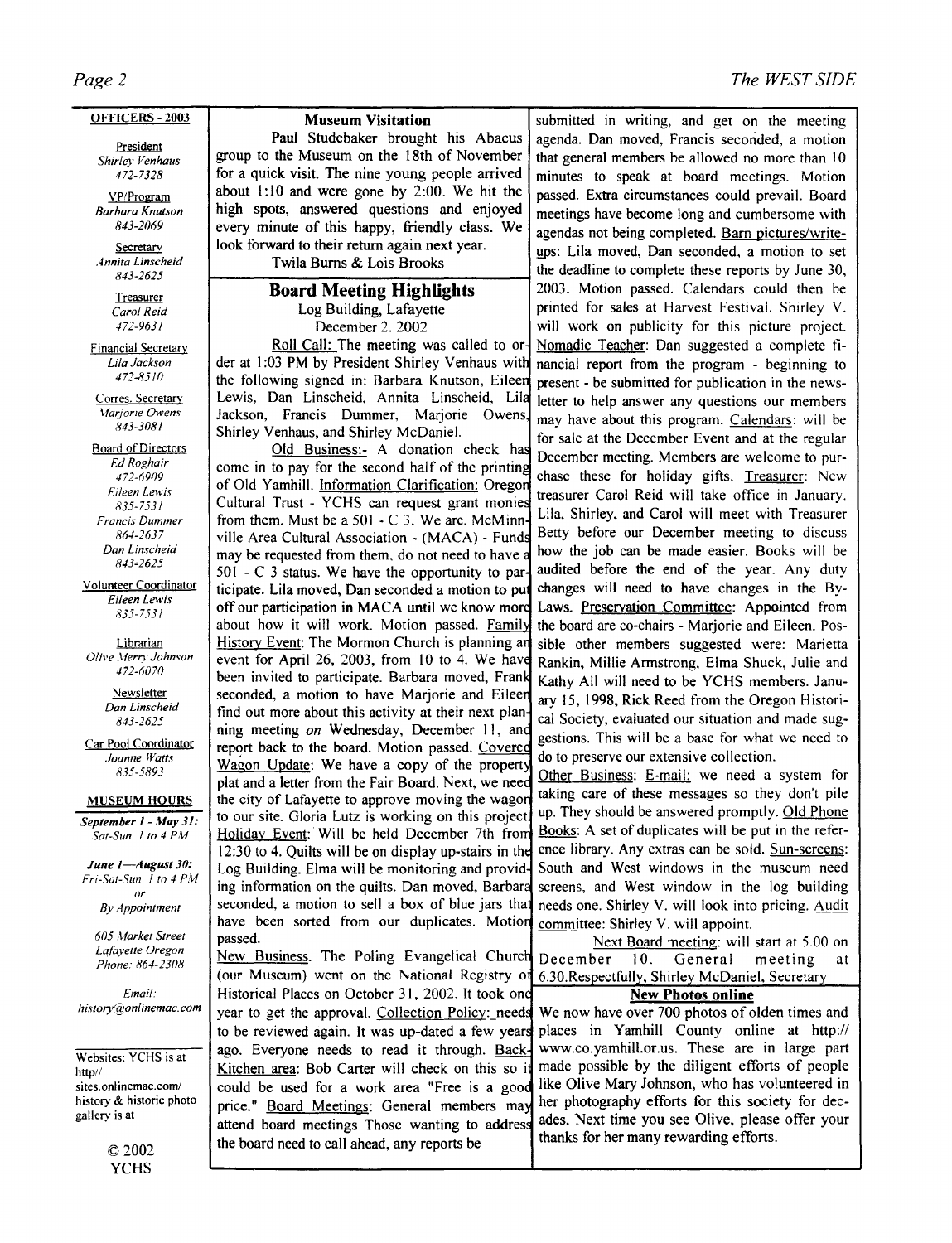### Board Meeting Highlights

#### Seventh Day Adventist Church, McMinnville December 10, 2002

Roll Cell: The meeting was called to order at 5:08 PM by President Shirley Venhaus with the following signed in: Shirley Venhaus, Ed Roghair, Dan Linscheid, Annita Linscheid, Francis Dummer, Eileen Lewis, Marjorie Owens, Barbara Knutson, Lila Jackson, Shirley McDaniel, Carol Reid. Barbara Doyle also attended. The minutes of the October and November board meetings, as sent to the board members, were approved on a motion made by Dan, seconded by Eileen, and approved. The Treasurer's report was sent by Treasurer Betty Brown. November income \$1,260; expenses \$1,760.83; net minus \$500.83. Expenses for calendar - \$999.50. Sales so far \$511. Francis moved to pay the current bills. Motion passed. Membership/Financial Secretary Lila reported 12 renewals and one new member -Lisa Harmer. Ed Roghair has a new address: 900 Hill Road #474, McMinnville, OR 97128. Volunteer Chair Eileen reported that volunteers are in place for this season. Corresponding Secretary Marjorie reported 8 pieces of correspondence, including sympathy. get-well's, and Oregon Roadside Council. Research George Williams is researching the grist stones' history. They are in front of the log building. Some informational plaques may be added.

Old Business: Report-Holidav event: Fifty one signed in. May have had more. Many students were in attendance. Money turned in was \$315.60. This was from sales of calendars, books, membership, and bazaar items. Barbara Doyle, Joanne Watts, and Marjorie Owens were thanked for their work, organization and leadership in managing this successful event. They will meet to evaluate and decide what to suggest for next year. We are waiting notification of when funds will be available to apply for an Historic Preservation Grant. Back Room in the Museum: Plan is to make it into a work area with minimum expense. Wiring needs to be done professionally. Francis moved, Barbara seconded, to have Shirley Venhaus get bids for electricity wiring. Motion passed. A & E thinks the Red Box that is not hooked up could be removed and we could get some money back for parts. Window treatment and carpet can be donated. Window in back door leaks air. Needs work. Bob Carter will donate his work. Old Yamhill printing bill has been paid by donations. Point of order was raised about any proposed by-laws change. Discussion was held. Eileen moved, Dan seconded, to have two signatures required on all checks. Motion passed. Dan moved, Eileen seconded, to have the treasurer send out a monthly written report before the board meetings so they could be studied by board members. Motion passed. Marjorie raised concerns that monies donated for specific uses be listed separately so that donors can see where and when their monies are spent. This is recommended by the state society. The board appointed the financial secretary as the third signature for check signing (in case one of the usual two persons was unavailable). Elections and installation should be at the December meeting. Term begins in January. New Business: Audit Committee: Ken Williams and Gloria Lutz have been appointed.

Question whether we must have a professional audit. Concerns on the cost. Shirley V. will check on this. Custodial agreement -Agreement paper has been received re: 14 binders and donation of a filing cabinet. Tabled to be on next month's agenda. The Oregon Roadside Council Grant has sent the balance of \$155. End of year financial statement is needed by January 4 for a grant application. Ray Kauer would like a committee appointed to decide on donation items. Ed Roghair and Mr. Watts were suggested. Antique Powerland was also suggested. Preservation Committee still needs to ask Millie Armstrong to participate. Computer training class will be given by Dan and will be scheduled in January. Date will be in the newsletter.

Respectfully, Shirley McDaniel, Secretary

### Books to be auctioned at January meeting

The Board of Directors has authorized an oral auction to be held at our next regular meeting of the below listed books. These are all duplicates of volumes currently in our museum, and were deemed surplus:

### Telephone Directories: Lafayette-Yamhill - 1960 Dayton-Lafayette-Grand Island-1963 Dayton-Lafayette-Grand Island-1964 McMinnville-Amity-1964 Dayton-Lafayette-Grand Island-Yamhill -1965 Dayton-Lafayette-Grand Island- Yamhill -1966-67 Dayton-Lafayette-Grand Island-Yamhill -1968-69 (2) Dayton-Lafayette-Grand Island- Yamhill -1969-70

Dayton-Lafayette-Grand Island- Yamhill -1970-71 Dayton-Lafayette-Grand Island- Yamhill -1972 Dayton-Lafayette-Grand Island- Yamhill -1973

 $(2)$  Dayton-Lafayette-Grand Island-Yamhill -1974 Dayton-Lafayette-Grand Island- Yamhill -1975 Dayton-Lafayette-Grand Island- Yamhill -1976

All of these have listings for Amity, Whiteson and McMinnville: the 1960 edition indicates the older 4 and 5 digit telephone numbers.

The Lincolnian-McMinnville High School Yearbooks: 1912-2 copies, 1914, 1915-2 copies, and 1916. These all contain photos of the various classmates, descriptions of the school, it's faculty, the sports teams as well as various articles and jokes and advertisements by business establishments in the town. The 1914 Domestic Sciences class (females only) shows 21 young ladies in what appears to be nursing gowns, while the Manual Training class (males only) shows 20 young men in suits and ties over which they wear aprons to operate the new lathes, band saw and other equipment to train them for their future employment.

The Northwest, by B.C. Payette, hardbound, excellent cond., 731 pages. This is a 1964 private reprint for Payette Radio Limited, with photos, sketches and at least one fold-out map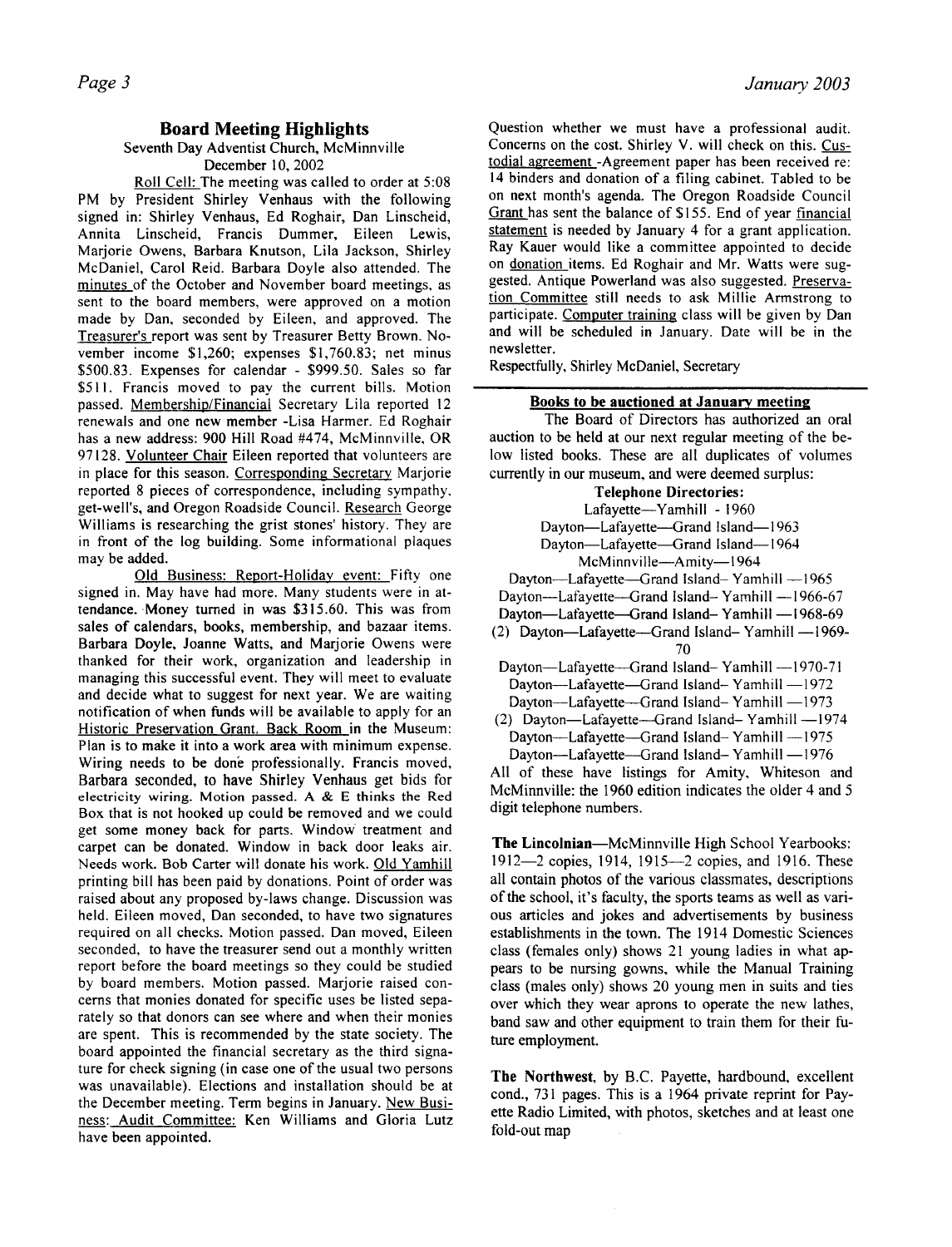### **Jesse Edwards of Newberg**  By Dan Linscheid

Reading the biographical histories compiled from many sources, one cannot help but be impressed with the life story of Jesse Edwards, whose business acumen and vision for the future of this county were formidable. Born in Coatstown, Indiana on February 8, 1849, Jesse was raised in Guilford as the only child of John and Abigail (Stanley) Edwards. His father was a speculator in land ventures as well as a stock-raiser, and he prospered in his undertakings and was respected as a man of honesty and integrity.

Jesse attended the "common" schools in his hometown and graduated high school at Westfield, Indiana, in Hamilton County. He next entered Bryant & Stratton's Commercial College in Indianapolis, Indiana, and topped his studies with a course at the University of Michigan in Pharmacy. He opened a drug store in Mooresville, Indiana, where his business efforts were well awarded, but he next returned to his father's farm, where he managed the cultivation of grain and the raising and transportation of stock. He purchased and moved to a 160 acre farm in Hamilton County, Indiana, where he raised cattle, horses and hogs. He remained there for three years, after which he returned to his parents farm, which he purchased and operated for an additional three years.

In May of 1870, Jesse married Mary Kemp, at Plainfield, in Hendricks county, Indiana. They were blessed with four children, three boys and a daughter. While still in Indiana, Jesse served as recording minister of a local Friends church. In August of 1880 the family, with children ranging from  $9\frac{1}{2}$  to  $1\frac{1}{2}$  years of age, moved to Dayton, Oregon, where they spent the first winter accompanied by the Ezra H. Woodward family. These families knew each other well,

both having attended the Friends Church in Indiana and subsequently traveling together to Oregon by rail and boat, via San Francisco, a laborious two week journey. Woodward later purchased the Newberg Graphic, which he operated from 1890 until 1921. Having a newspaper publisher as longtime friend and associate greatly assisted Jesse in his endeavors.

In the summer of 1881, Jesse bought most of the north half of the Peter Hagey farm, on the J. B. Rogers Donation Land Claim, comprised of 184 acres, for \$25 per acre. Jesse soon acquired two additional parcels, expanding his interests to include all of what we now call Newberg lying south of first street and between the old Dayton Avenue and Wynooski street, extending south to the Willamette River. At that time there were no homes between Mrs. Deskins' (near the intersection of First & Meridian streets) and the old Rogers place, near what would later become the C.K. Spaulding sawmill. Years later Clarence J., eldest son of Jesse and Mary, would refer to this East Chehalem valley area as the "Grubby End" of the county. In 1881, the road between Dayton and what was to become Newberg was lined with scrubby timber and stump patches, and it was neither graded nor graveled. This is what we now call Dayton Avenue.

In 1882 Jesse bought a small store located on Portland Road, east of Newberg near the Friends cemetery. Shortly after, he entered into partnership with Jessie Hobson, and the two moved the store to a point just east of Center Street facing First Street. It was in this vicinity that the first small village took root. Also about this time, Jesse started up a small sawmill with partners Albert Heater



and Frank Hadley. There was abundant fir logwood standing nearby, and within a few years Jesse bought out his partners. This mill was eventually moved to Chehalem Mountain where it was operated by John Brown, Alfred Reece and Jesse. When the railroad was constructed in the area most of the lumber for trestles was furnished by this mill. In 1883, Jesse hired retired U.S. Deputy Surveyor J.C. Cooper to survey out his initial town site.

In the spring of 1884, Jesse sold enough land in the center of his 80 acre wheat field to allow construction of the Friends Pacific Academy. The academy opened in the fall of 1885. Instrumental in this endeavor were his old friend Ezra Woodward, partner Jesse Hobson, D.J. Wood and George Mitchell. These gentlemen arranged to have Dr. & Mrs. H.F. Minthorn, superintendent of the Chemawa Indian School in Salem, operate the academy. This institution was to have a profound effect on the eventual development of Newberg. The Minthorn's later became better known as caregivers for Herbert Hoover, or "Tad" as he was known to his friends.

This was obviously a very busy time in Jesse's life. This same year in partnership with Quincy Hoskins, a drain tile factory adjacent to Blaine street near Dayton Avenue was established. Jesse later bought out Quincy's interest and the plant was eventually sold to Matthew Terrell. In the following year, Jesse, Benjamin Miles, Frank Morris and Jessie Hobson joined in with others to create the Bank of Newberg. Benjamin died within a few months of this event and Jesse served as president of the bank for the next 15 years. This bank was eventually reorganized as the United States National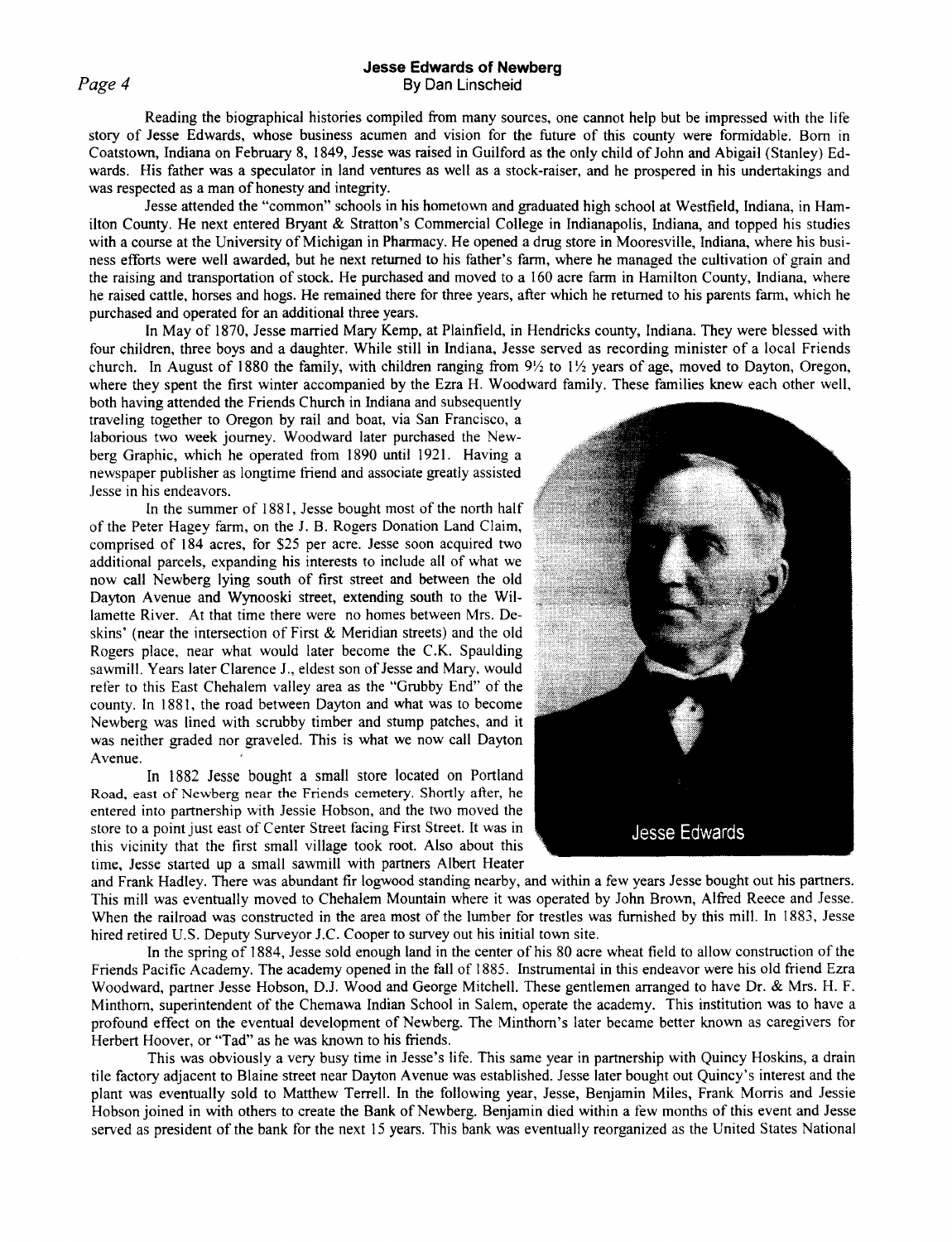# *January 2003 Jesse Edwards of Newberg (cont.) Page 5*

In 1892, in partnership with John Witherell, Jesse started the Newberg Pressed Brick and Terracotta Company, which remained in operation until 1904, whereupon the plant was relocated to Willamina, where it remained in and was operated by the family until 1974. Within a year Mr. Witherell sold his interest in the firm to Jesse. In 1896, Jesse built the

railroad spur track from the main line down Bridge street to the brick plant.

When the Friends Church found itself in need of a new meeting place, the congregation asked Jesse to serve as chairman of the building committee. Jesse was also a member of the public school board when the first school building was erected. During some of his abundant spare time(!) he served several terms as Mayor or city councilor of Newberg.

In 1901, Jesse's son Clarence worked to bring electricity to Newberg. With his father and another brother (Oran K.), Clarence secured a franchise from the city. For a short period, Clarence leased the engine that powered the brick plant to power the few lights in the city. In 1906, the C.K. Spaulding Lumber Company joined with Clarence in this endeavor and the



Yamhill Electric Company was organized. A new power generation plant was constructed near the Southern Pacific station and the first 24 hour electric power was provided. Within three years, the firm was approached by the towns of Dayton and Lafayette for extension of service to those communities. Permits to construct power facilities were issued by the county to Yamhill Electric, and the business continued to grow and prosper.

Jesse returned east in 1885 to Philidelphia in gaining financial support for the new Friends Pacific Academy. now known as George Fox University. While there, he solicited buyers for his city lots as well as a number of 10 acre plots he had laid out. The Quaker community continued to grow in leaps and bounds!

In those early days, upon arrival of a sternwheeler at Rogers Landing; the ships' whistle would let out a distinctive blast, alerting Jesse that there was freight awaiting his attention at waters edge. He would hitch up his wagon and team and meander the narrow lane to the landing.

Newberg was originally platted by David Wood and William Ruddick in 1881 in the northwest section of the present city. H.S. Maloney, County Surveyor, laid out 27 lots for the partners, who believed the soon to be completed railroad would locate adjacent to their subdivision. Unfortunately they were ahead of their time, and the railroad did not arrive for another six years. With the opening of the railroad in 1887, this westerly end of town started to thrive,



with hotels springing up near the new depot. As time went on, the town(s) of Newberg expanded toward each other, melding the west and east sides into one larger city.

When the Brick Plant moved to Willamina in 1904, Jesse's son Oran K. assumed operations. Oran's son Gerald assumed the reigns in 1955 but by the early 1970's it became apparent for a number of reasons that it was time to

close the plant. A third son, Walter F., became a wholesale and retail dealer in wood and builders supplies in Portland. Their daughter Mabel became a talented artist, proficient in both painting and music. Jesse's wife Mary passed away in 1923, and Jesse followed her in passing on December 16, 1924, in Newberg.

On three occasions Jesse travelled back east to gain support for the Friends Pacific Academy. Jesse may well be called one of the founding fathers of Newberg, since he not only owned and developed the site of the town, but promoted it's growth for many years. His endeavors also clearly impacted the growth in the west end of Yamhill County, in Willamina.